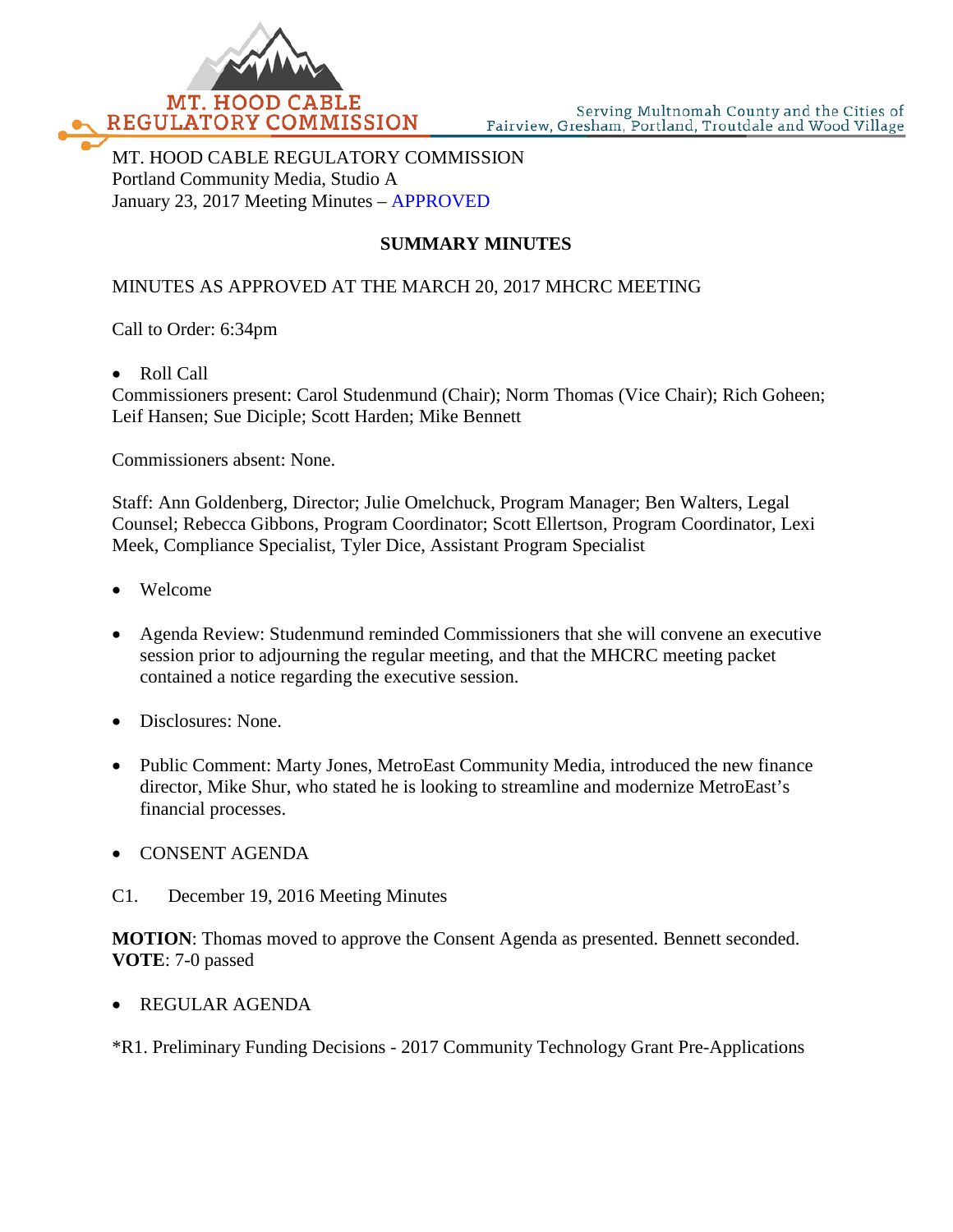Gibbons reviewed the Pre-Application process and stated that the MHCRC allocated about \$800,000 for Community Technology grants. Studenmund said, referring to a hand out of a compilation summary of 'suites', that it appeared all seven Commissioners supported funding for five of the Pre-Applications.

**MOTION:** Diciple moved to approve the Pre-Applications submitted by the Boys & Girls Clubs of Portland Metro Area, the City of Portland, the Flying Focus Video Collective, Mt. Hood Community College, and Outside the Frame. Harden seconded. **VOTE:** 7-0 passed

**MOTION:** Thomas moved for an amendment to approve all of the grant Pre-Applications. Diciple said she would prefer to discuss some of the Pre-Applications before voting to move them forward. The motion died for lack of a second.

Commissioners discussed the Latino Network Pre-Application. Commissioners agreed the Pre-Application lacked detail related to project evaluation methods and use of the proposed technology. Commissioners also agreed that more detailed justification for the van expenditure and a detailed description of Latino Network's past relationship with MetroEast would strengthen the application.

Thomas said the grant request contained many valuable components, however said additional project plan details are needed should the application move forward in the granting process. In response to a comment from Harden regarding the van expenditure, Commissioners agreed that while a van qualifies as a capital expense, the applicant needs to clearly link the expenditure to the public benefit focus and justify the need.

Gibbons clarified that during the discussion of Pre-Applications, staff is taking detailed notes of the questions and concerns raised by Commissioners about elements of the proposed projects. Gibbons said that should the Commission move the Pre-Application forward in the process, staff would work with the Latino Network to complete a final application that more clearly defines the project purpose, public benefit impact (including outcomes more specific to the impact of technology on the youth involved), evaluation methods, MetroEast relationship and that justifies the van expenditure.

**MOTION:** Diciple moved to approve the Pre-Application submitted by Latino Network. Harden seconded.

**VOTE:** 7-0 passed

Commissioners discussed several aspects of the City of Fairview's Pre-Application. Commissioners agreed that the Pre-Application lacked detail about how the proposed technology would improve community involvement of home viewers and the involvement of MetroEast in the technical design of the project. Commissioners engaged in discussion about whether the City or MetroEast should be the applicant. Gibbons said that should the application move forward in the process, staff could engage the City and MetroEast in a discussion about which organization would be the 'best-fit' applicant. Commissioners agreed that the technical design and budget detail should at least be fully vetted with MetroEast to ensure project success.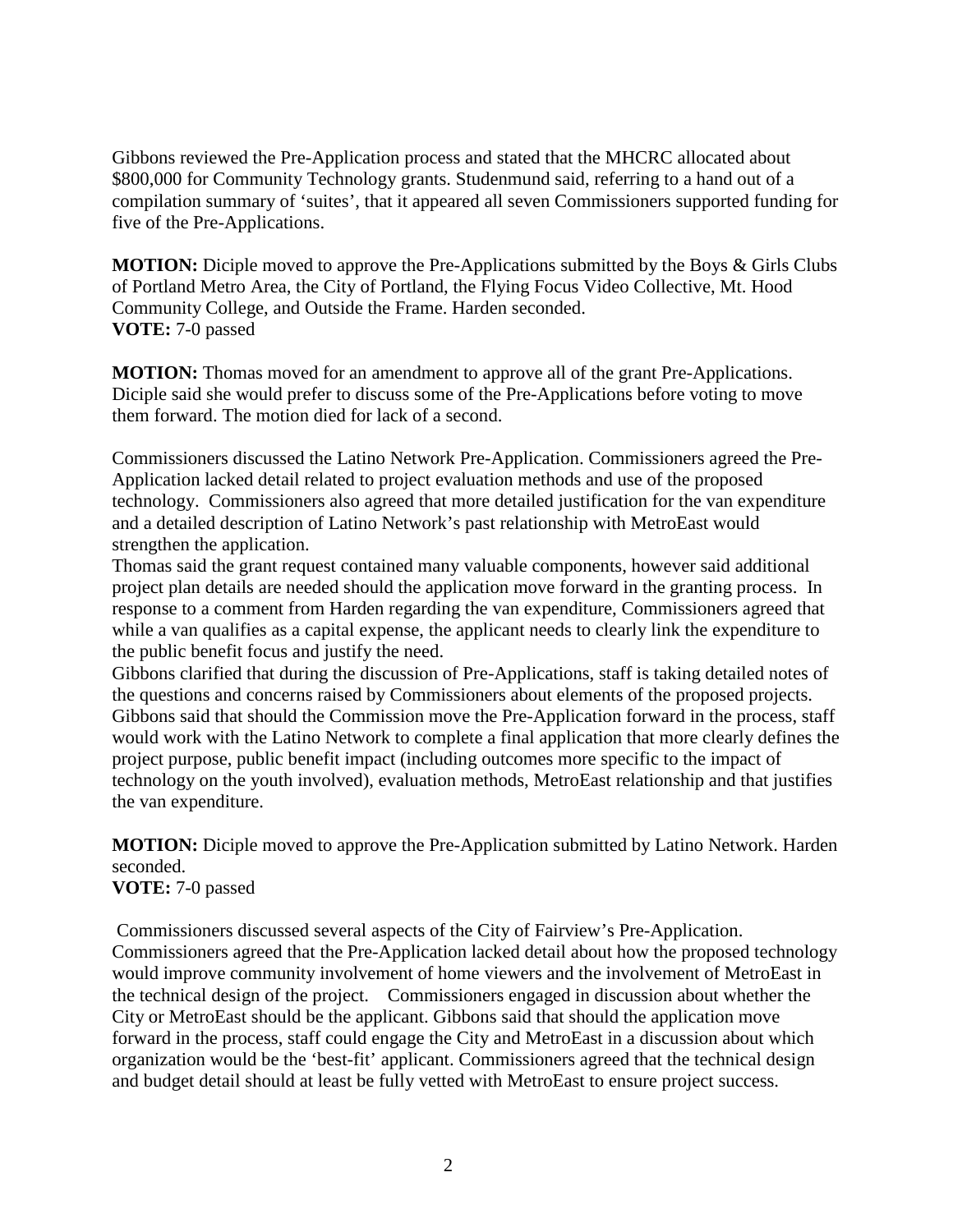**MOTION:** Hansen moved to approve the Pre-Application submitted by the City of Fairview. Thomas seconded. **VOTE:** 7-0 passed

Commissioners discussed several aspects of the Multnomah County Library's Pre-Application. In response to a comment from Diciple about the eligibility of the application, Gibbons said that staff clarified with the County that under County policies, the database that would result from the project would be considered a tangible capital asset, therefore the project qualifies as a capital expense under the grant program.

In response to questions from Hansen about the public benefit impact and purpose, Gibbons said the Digital Equity Action Plan approved by the City of Portland and Multnomah County calls for the development of a database that would identify and track digital equity resources in the County. Gibbons said that community based organizations would access and use the database resources to better serve their underserved populations.

Hansen said that if the application moves forward, he would like to see the final application address the decision making that went into determining the project would be internally resourced and the cost versus selecting an outside vendor.

Commissioners also agreed that more detail is needed about how the database would be used by community based organizations

**MOTION:** Diciple moved to approve the Pre-Application submitted by Multnomah County. Bennett seconded. **VOTE:** 6-1 passed (Thomas voted nay)

**MOTION:** Diciple moved to approve the Pre-Applications submitted by X-ray FM and Northwest Film Center. Thomas seconded.

**DISCUSSION:** Harden said he does not support moving NW Film Center's Pre-Application forward. Harden said that the project appears to only benefit Portland Public Schools (PPS) students and that PPS is benefiting from a \$5 million TechSmart grant. Gibbons stated that NW Film Center, not PPS, is the applicant. Gibbons said the TechSmart initiative is only open to school districts. Gibbons said staff does not currently have a program in place that would allow non-profits that provide academic support services to students to apply for TechSmart funding. Gibbons said that while NW Film Center generally serves youth throughout Multnomah County, the proposed project does focus on a specific program that aims to serve 500  $7<sup>th</sup>$  grade PPS students. Diciple said the focus of the NW Film Center's Pre-Application is not the same as the focus of the PPS TechSmart grant.

As a result of the discussion, Diciple withdrew the motion, and Thomas withdrew the second.

**MOTION:** Diciple moved to approve the Pre-Application submitted by X-ray FM. Thomas seconded. **VOTE:** 7-0 passed

3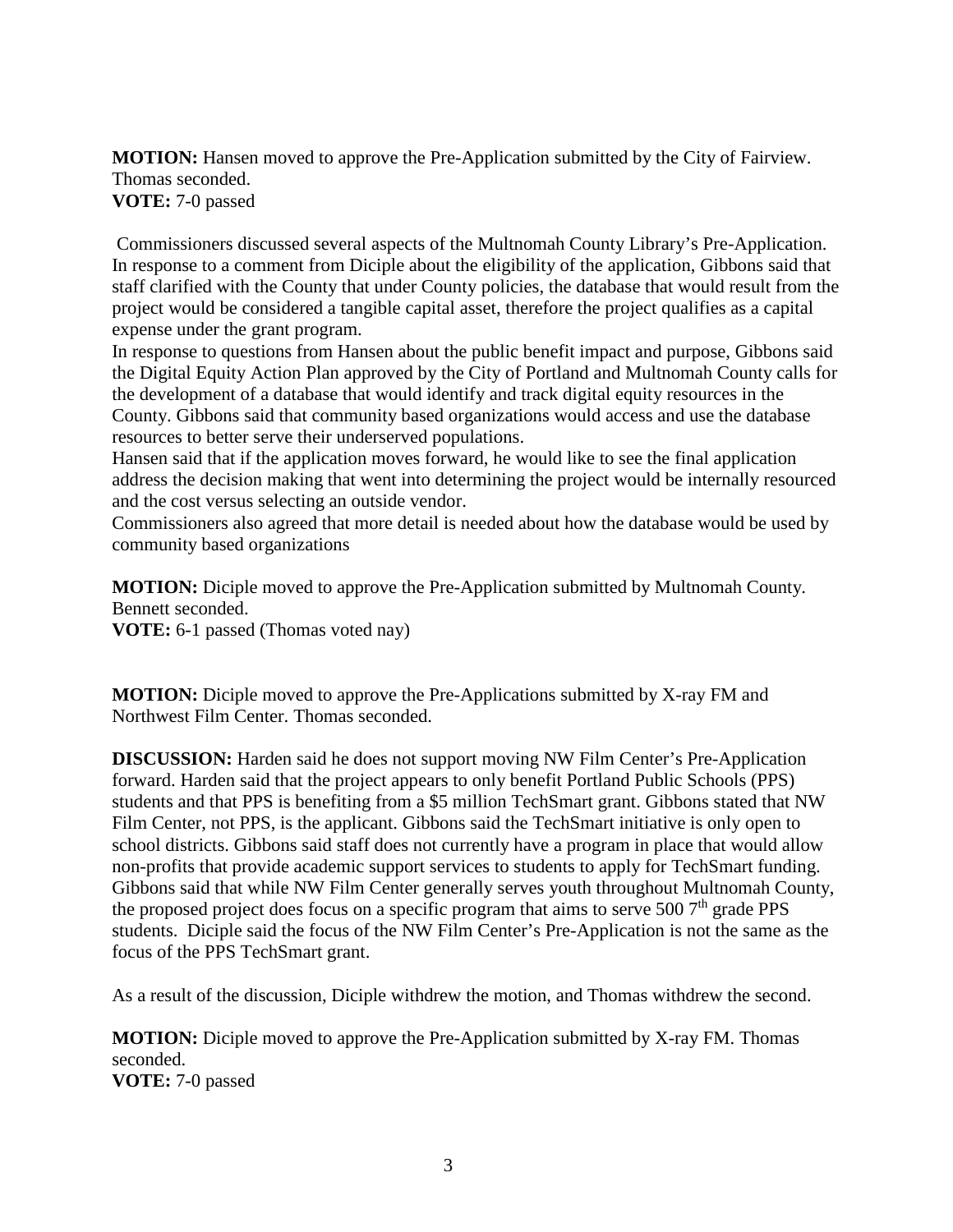**MOTION:** Diciple moved to approve the Pre-Application submitted by NW Film Center. Hansen seconded. **VOTE:** 6-1 passed (Harden voted nay)

**R2\*** Contingency Request: 2017 TeleCommUnity Membership

Goldenberg said staff recommends that the Commission approve up to \$2,500 from budgeted contingency for membership in TeleCommUnity. This membership is jointly funded by the MHCRC and OCT. The membership was not included in the current year budget due to budget reductions. This membership is a high value resource for federal legislative and policy developments. If approved, OCT will fund \$2,500 to cover the full membership cost.

**MOTION:** Diciple moved to approve up to \$2,500 from FY 2016-17 Contingency for a membership in TeleCommUnity. Harden Seconded. **DISCUSSION:** In response to a question from Bennett, Goldenberg stated that the membership also covers developments at the FCC. **VOTE:** 7-0

**R3\*** Contract Amendment: Paula Manley Consulting

Omelchuck stated the Paula Manley current consulting contract is for assistance with stakeholder needs assessment to prepare for franchise renewals, in the amount of \$20,000, and with a termination date of June 30,2017. year. Staff is asking to extend the current contract for another fiscal year, as staff has not had the capacity to begin work under the contract. In addition, Omelchuck said staff undertook a process for a different facilitator for the annual MHCRC planning retreat, given that Manley has provided facilitation services for the past several years. Omelchuck stated that process was not successful. Studenmund reviewed four proposals, and believed Manley was the most qualified to facilitate retreat. Therefore, staff is recommending contract be amended to include retreat facilitation services.

**MOTION:** Diciple moved to amend its contract with Paula Manley Consulting as presented in the attached contract amendment to extend the contract term by one year and include deliverables and resources for the Commission's planning retreat. Goheen seconded. **VOTE:** 7-0

• Staff Activity Reports and Updates

FCC proceedings: Walters discussed possible implications of the new FCC Chair Pai, a President Trump appointee. This still leaves two vacancies on the FCC, which may not be filled anytime soon. Pai's past statements have shown hostility towards network neutrality.

2017 Oregon legislative session: Walters said bills are starting to be dropped at the new legislative session and staff will be closely monitoring activity.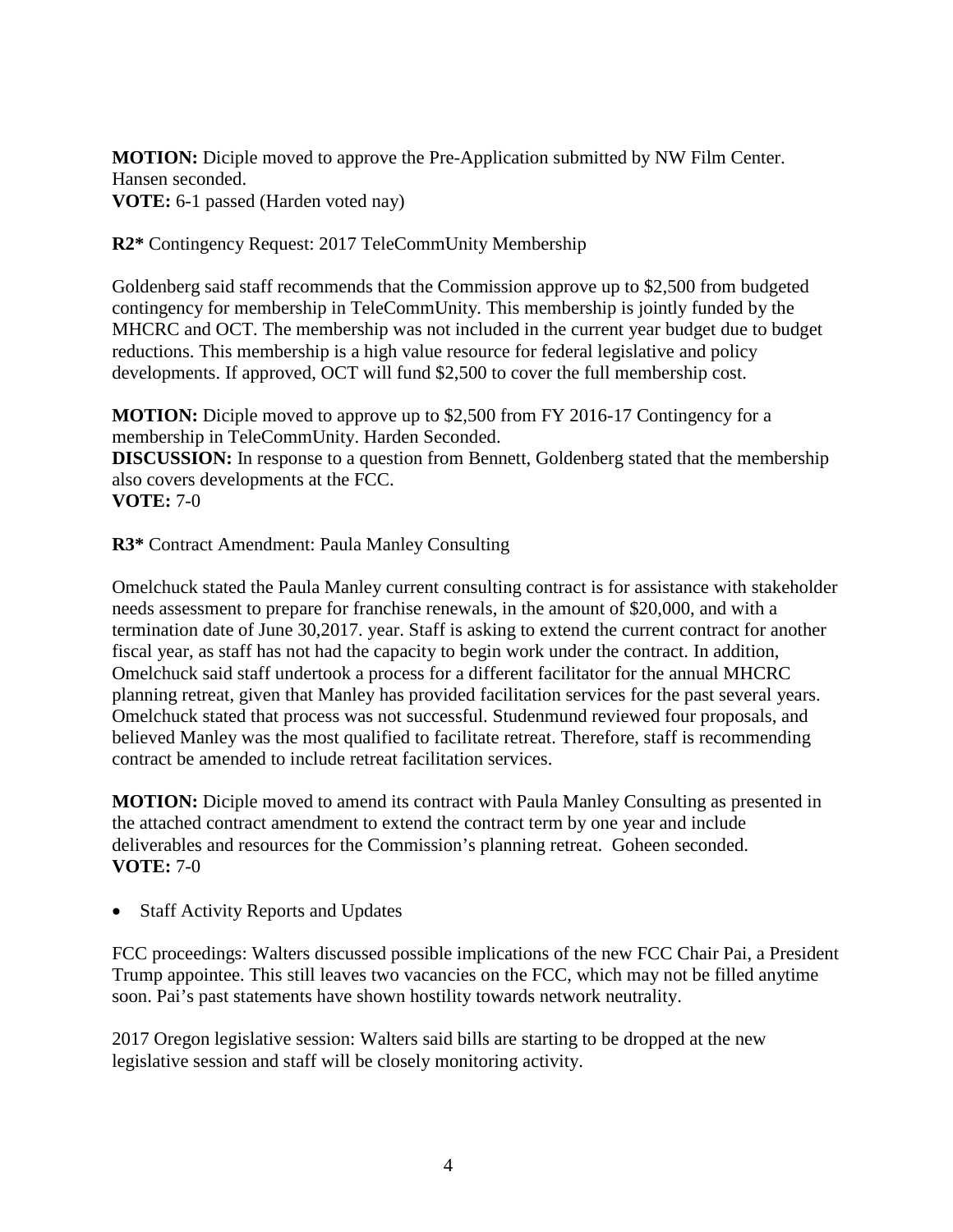FY15-16 MHCRC Fund Audit. Goldenberg stated that staff received communication from the audit firm confirming that the financials the MHCRC supplied for audit was complete and correct.

CenturyLink Cure plan: Gibbons stated CenturyLink had until the end of 4<sup>th</sup> quarter to cure a customer service standards violation. Gibbons said CenturyLink's quarterly Customer Service Standards report is due at the end of January. Gibbons said staff is hopeful the standards will be reached and the issue will be resolved.

Comcast potential noncompliance issue: Omelchuck stated that Comcast has a potential noncompliance issue regarding an HD PEG channel assignment. She stated staff had a good meeting last week with the access providers and Comcast and she hoped to resolve the issue to everyone's satisfaction.

2016 year-end complaint report: Gibbons reviewed the year end complaint report contained in the meeting packet. Gibbons noted a decrease in Comcast complaints. However, billing and rates continue to be a top complaint from subscribers. Thomas congratulated Comcast.

FY17-18 Budget: Omelchuck said staff is headed into budget season. The City of Portland is asking for a 5% reduction which equals approximately \$20,000. Omelchuck stated that staff will schedule a Finance Committee meeting to discuss and develop the budget. Thomas stated he will not be able to attend Finance Committee meeting in person so Goheen agreed to chair meeting.

TechSmart Initiative: Omelchuck stated she is working with Centennial School District to develop its first TechSmart Initiative grant project, with hopes to start the vetting process in April.

I-Net Stakeholders needs assessment: Omelchuck stated CTC had conducted interviews with five stakeholders but some were delayed due to weather. CTC and she are also in the process of conducting a survey of both I-Net users and public agencies not using the I-Net.

MHCRC Annual Planning Retreat: Omelchuck confirmed April 8, 2017, as the planning retreat date. Staff understands Diciple will be present for only half the day. Omelchuck stated that no other Saturday's would work for staff and Commissioners. Omelchuck said the March agenda will include retreat goals for adoption.

Open Signal (PCM)/MetroEast grant agreements renewals: Omelchuck stated PCM/MetroEast grant agreements are up for renewal and that both are due to expire at the end of this fiscal year. The grant renewal process has started with Open Signal (PCM) and MetroEast. Staff is expecting a response from both Centers at the end of January to a request for information developed by staff and Commissioners Studenmund and Thomas.

- Committee Reports
	- Finance Committee: none.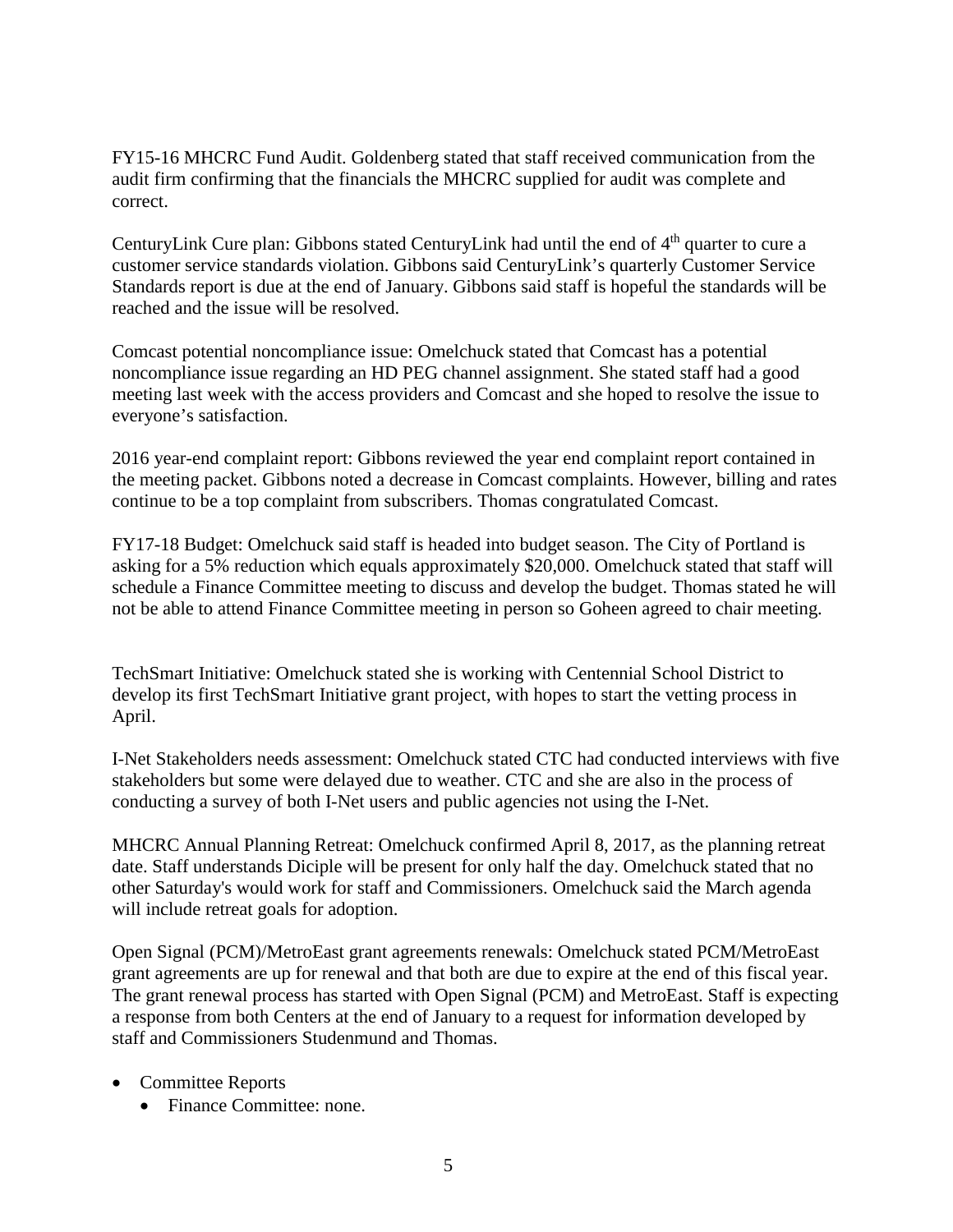- Grant Committee: none.
- Community Ascertainment Committee: none.
- PCM Board Appointee: Studenmund deferred to Harn's report
- MetroEast Board Appointee: Thomas said the last MetroEast Board meeting was canceled.
- New Business; Thomas suggested that the Commission send John Branam a thank you card for his service. Staff has a plaque in the works and will invite him to the March meeting.
- Franchisee Activity Report
	- Comcast: Marc Farrar said that April 22 is annual Comcast Cares day. This day is for Comcast to give back to the community. January 28, 2017 is the third annual Grimm G benefiting Doernbecher's Hospital. Farrar offered the Commission an opportunity to visit the Comcast facilities and discuss a perspective different than that offered by staff.
	- CenturyLink: Jennifer Bowen and Torrey Summers discussed a grant program to teachers bringing technology to the classroom. Bowen said CenturyLink is opening a third retail store in SW Portland Summer's mentioned Karen Stewart's retirement.
	- Frontier: none
	- Reliance Connects: none.
- PEG Provider Activity Report

MetroEast Community Media: Marty provided updates about staff changes. He said the remodel of MetroEast's Rockwood pop-up space is complete and adult literacy program start this week MetroEast received a grant for a summer program called 'DIY' (Digital Inclusion Youth). In response to Bennett's question, Marty said the space will be about 4000 sq. ft. and the first class is geared towards 10 people.

- Open Signal (PCM): Harn said Open Signal (PCM) discussed the branding of PCM as Open Signal: a new website; a series of events planned onsite; a staff presentation at Portland City Council; and a May 20 fund raiser. Open Signal plans to double its number of workshops and increase its hours of operation. Open Signal (PCM) is opening February 14 following a space remodel focused on the lobby and public spaces. In response to Thomas's question, Harn stated a full remodel is not scheduled at this time, but are planning for Phase 2 and 3. Diciple asked to understand more about the outreach to the stakeholders, particularly government stakeholders, about the rebranding and the feedback that caused Open Signal (PCM) to go the route they did. Harn acknowledged that PCM had not included the Commission in the initial process, which was a misstep. Diciple stated she is interested in any additional outreach to the government stakeholders.
- Public Comment: Studenmund Introduced Nathan Clark from Commissioner Stegmanns's office with Multnomah County.
- Executive session: